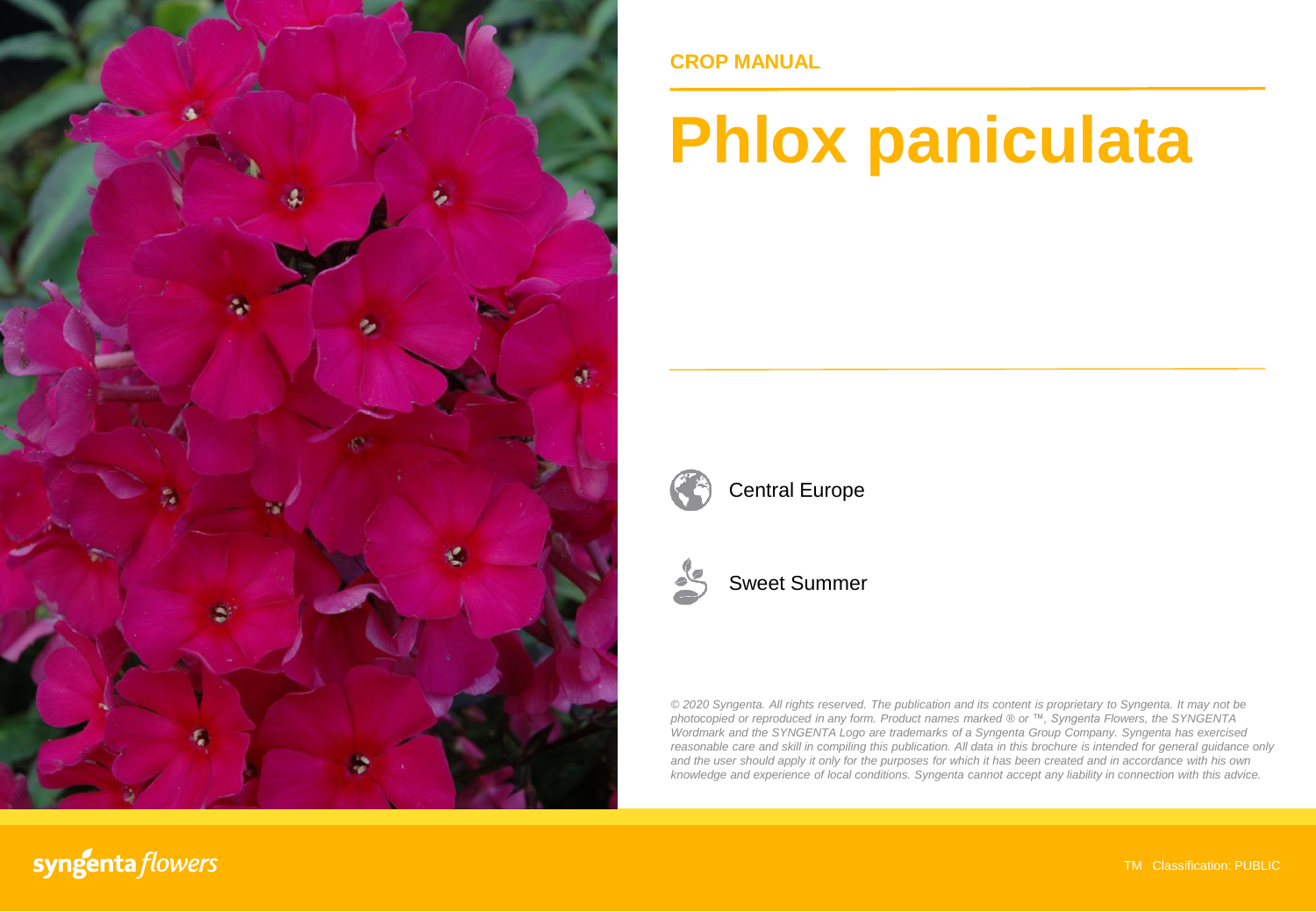## Finished Plant **Phlox paniculata**

| <b>Series</b>       | Type    | Leaf colour | Pot size | <b>Plants/pot</b> | <b>Potting week</b> | <b>Flowering weeks</b> | Re<br>Gro |
|---------------------|---------|-------------|----------|-------------------|---------------------|------------------------|-----------|
| <b>Sweet Summer</b> | cutting | dark green  | 13-19 cm | $1 - 3$           | 7-19                | June-Sept              | out       |

**Remarks**

ow them wet! Don't let them dry out!

| <b>Calendar Week</b>                           |             |      | 7 9 11 13 15 17 19 21 23 25 27 29 31 33 |             |             |             |             |   |   |   |   |    |   |
|------------------------------------------------|-------------|------|-----------------------------------------|-------------|-------------|-------------|-------------|---|---|---|---|----|---|
|                                                | <b>PXTN</b> |      |                                         |             |             |             |             |   | F | F | F |    |   |
|                                                |             | PXTN |                                         |             |             |             |             |   |   | F | F |    |   |
|                                                |             |      | <b>PXTN</b>                             |             |             |             |             |   |   | F | F |    |   |
|                                                |             |      |                                         | <b>PXTN</b> |             |             |             |   |   | F | F |    |   |
| PXTN= starting with X-tray 128;                |             |      |                                         |             | <b>PXTN</b> |             |             |   |   |   | F | F. |   |
| PT45= starting with T45 plug<br>(overwintered) |             |      |                                         |             |             | <b>PXTN</b> |             |   |   |   | F | F  |   |
|                                                |             |      |                                         |             |             |             | <b>PXTN</b> |   |   |   |   | F  | F |
|                                                |             |      | PT45                                    |             |             |             |             | F | F |   |   |    |   |
|                                                |             |      |                                         | PT45        |             |             |             |   | F | F |   |    |   |
|                                                |             |      |                                         |             | <b>PT45</b> |             |             |   | F | F |   |    |   |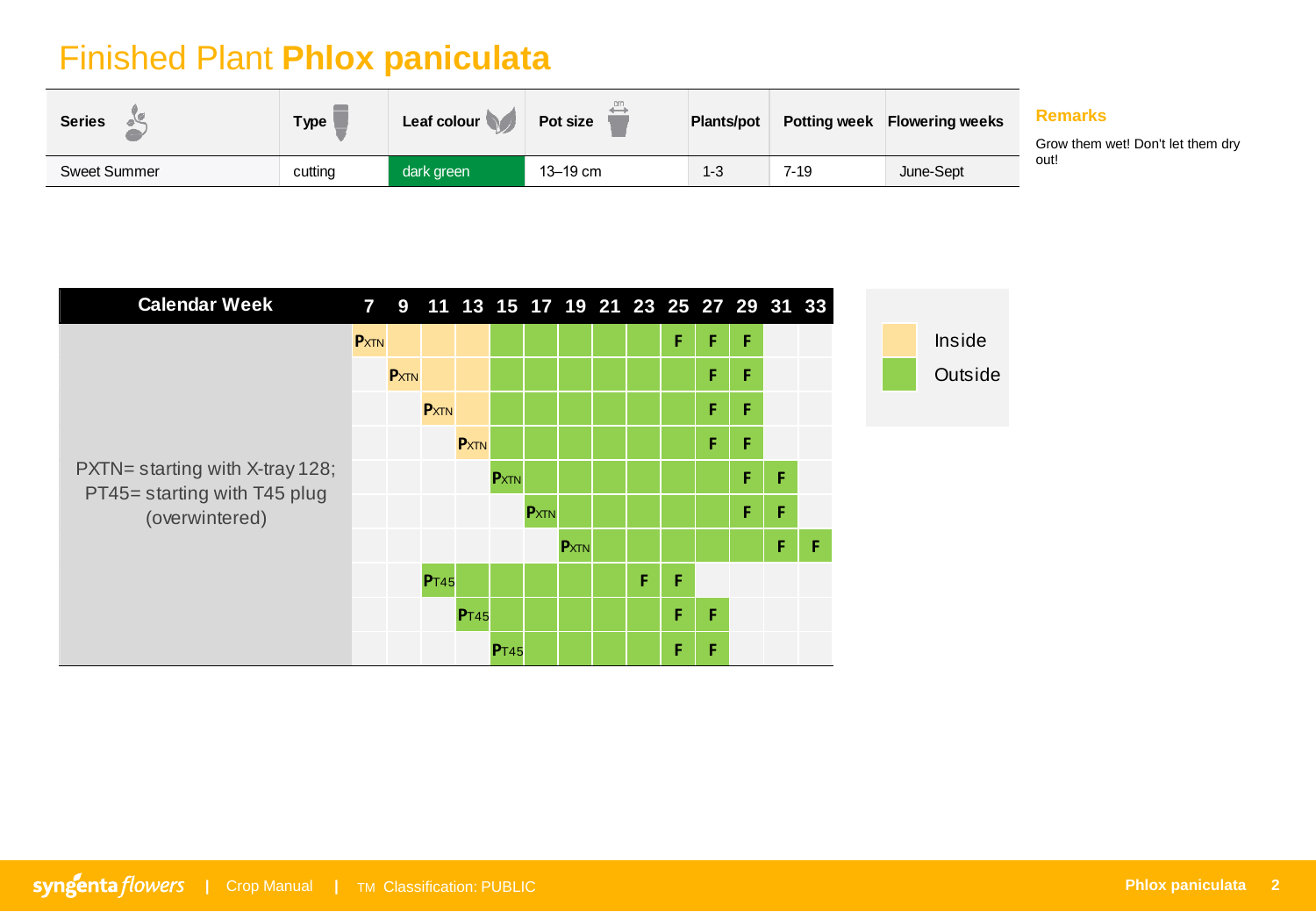### Cultivation Advice

17-19 cm pot: 1 YPL T45 OR 2 YPL XTN OR 3 YPL XTN (Premium) 13-15 cm pot: 1 YPL XTN (choose the compact types) T45 will give the earliest flowers, starting in June. Instead of a T45 Plug you can use potting weeks 31 to 41 (X-tray 128) fo an overwinterd culture. Phlox Sweet Summer is fully winterhardy, you can grow it with overwintering in a multiplug (f.e. 45 holes) or directly in end pot.



#### **Fertilization & Substrate**

Use  $3.0 \text{ kg/m}^3$  of slow release fertilizer as a base level.



**Pests**

Stem nematode (Ditylenchus dipsaci), thrips



**Diseases**

Powdery mildew



**Irrigation**

Grow them as wet as possible!

#### **PGR Applications**

Not necessary